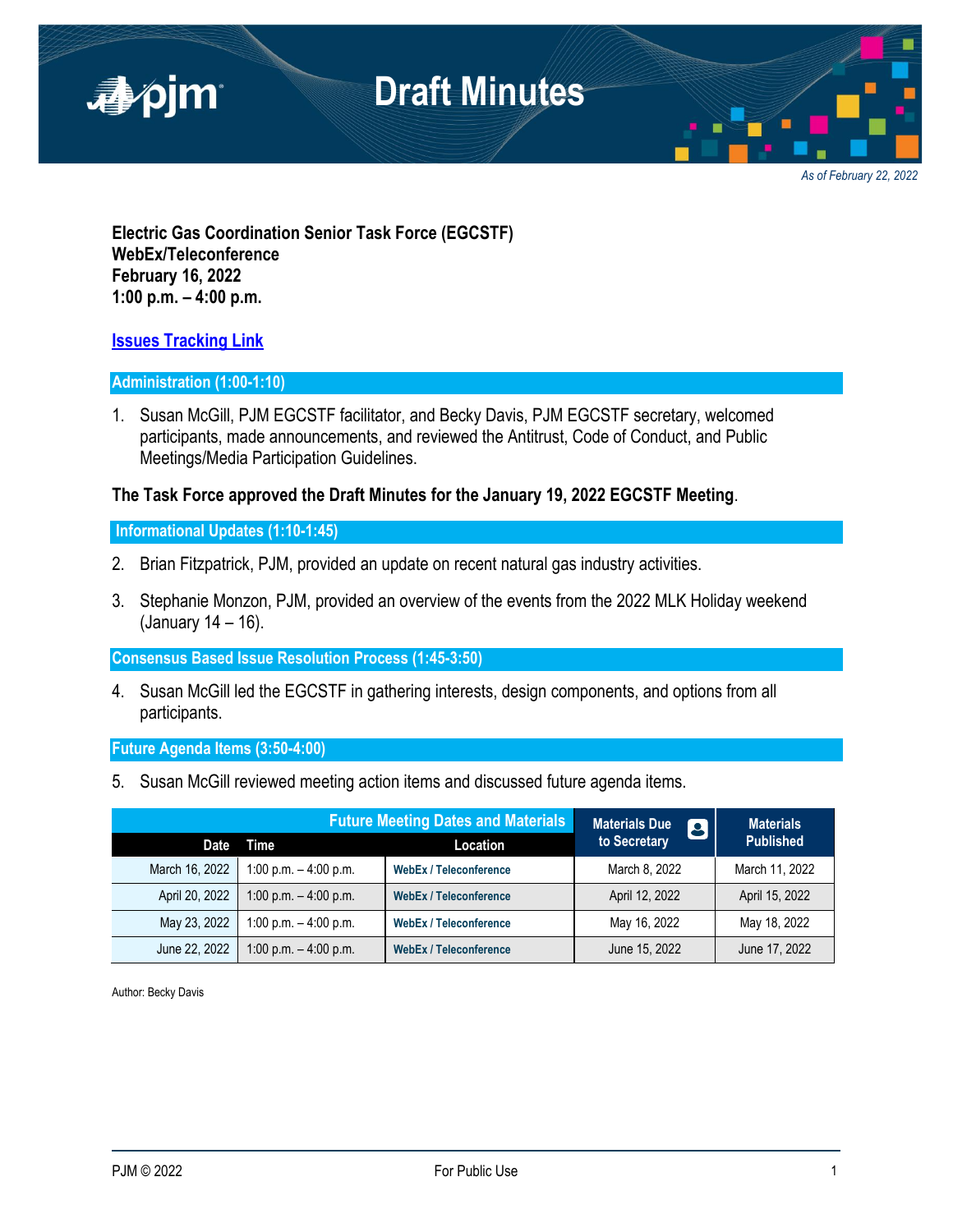

## **Draft Minutes**

*As of February 22, 2022*

| <b>Last Name</b>   | <b>First Name</b> | <b>Company Name</b>                        | <b>Sector</b>             |
|--------------------|-------------------|--------------------------------------------|---------------------------|
| Agen               | Matthew           | American Gas Association                   | None                      |
| Anders             | David             | PJM Interconnection                        | None                      |
| Bagot              | Nancy             | Electric Power Supply Association          | None                      |
| <b>Benchek</b>     | Jim               | FirstEnergy Corporation                    | <b>Transmission Owner</b> |
| Borum              | Larry             | Illinois Commerce Commission               | None                      |
| <b>Bruce</b>       | Susan             | McNees Wallace & Nurick LLC                | None                      |
| Callen             | Zachary           | Illinois Commerce Commission               | None                      |
| Canter             | David             | Appalachian Power Company (AEP Generation) | <b>Transmission Owner</b> |
| Cao                | Roger             | PJM Interconnection                        | None                      |
| Carroll            | Rebecca           | PJM Interconnection                        | None                      |
| Cerchio            | Gerard            | <b>Monitoring Analytics</b>                | None                      |
| Chang              | Sean              | Shell Energy North America (US), L.P.      | Other Supplier            |
| Christopher        | Mahila            | Public Utilities Commission of Ohio        | None                      |
| Corash             | Richard           | PSEG Energy Resources and Trade LLC        | Other Supplier            |
| Davis              | Elizabeth         | PJM Interconnection                        | None                      |
| Davis              | James             | Dominion Energy Generation Marketing, Inc. | Generation Owner          |
| <b>Dibble</b>      | Jay               | Calpine Energy Services, L.P.              | Generation Owner          |
| <b>Dillon</b>      | Matthew           | <b>UGI Development Company</b>             | <b>Generation Owner</b>   |
| Dugan              | Chuck             | East Kentucky Power Cooperative, Inc.      | <b>Transmission Owner</b> |
| <b>Elkins</b>      | Rachel            | American Transmission Systems, Inc.        | <b>Transmission Owner</b> |
| Fabiano            | Janell            | PJM Interconnection                        | None                      |
| Fan                | Zhenyu            | PJM Interconnection                        | None                      |
| Filomena           | Guy               | Customized Energy Solutions, Ltd.          | None                      |
| <b>Fitzpatrick</b> | Brian             | PJM Interconnection                        | None                      |
| Foladare           | Kenneth           | Geenex Solar LLC                           | Other Supplier            |
| Ford               | Adrien            | Old Dominion Electric Cooperative          | Electric Distributor      |
| Fuess              | Christian         | PBF Power Marketing, LLC                   | End-Use Customer          |
| Gates              | Terry             | Appalachian Power Company (AEP Generation) | <b>Transmission Owner</b> |
| Gilani             | Rehan             | ConEdison Energy, Inc.                     | Other Supplier            |
| Green              | Shelby            | Energy and Policy Institute                | None                      |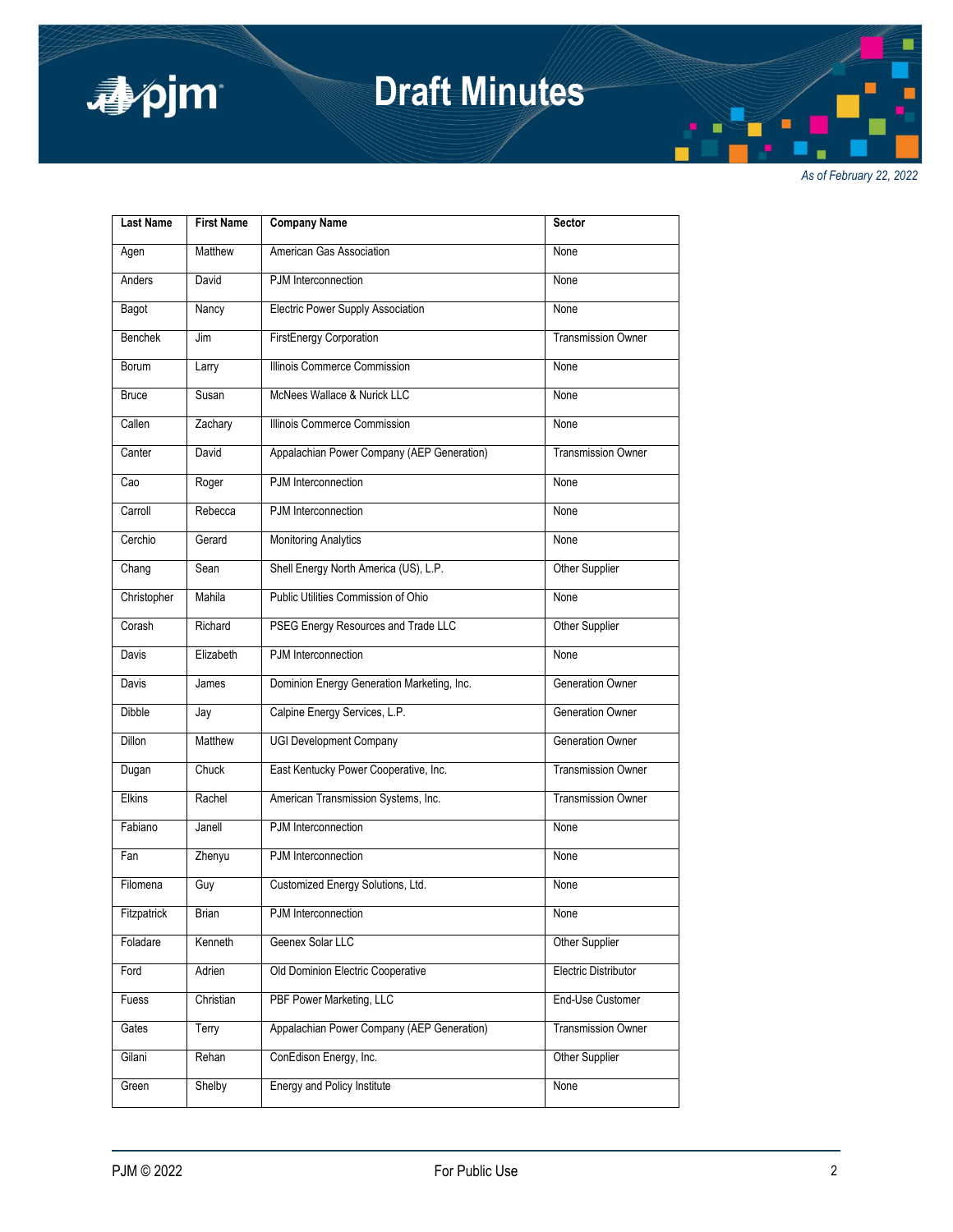

## **Draft Minutes**

*As of February 22, 2022*

| <b>Hastings</b> | David        | Market Interconnection Consulting Services    | None                        |
|-----------------|--------------|-----------------------------------------------|-----------------------------|
| Hauske          | Thomas       | PJM Interconnection                           | None                        |
| Heinle          | Frederick    | Office of the Peoples Counsel                 | None                        |
| Hinson          | Dale         | Dominion Virginia Power                       | <b>Transmission Owner</b>   |
| Hoatson         | Tom          | West Deptford Energy, LLC                     | Generation Owner            |
| Horning         | Lynn Marie   | Customized Energy Solutions, Ltd.             | None                        |
| Horstmann       | John         | Dayton Power & Light Company (The)            | <b>Transmission Owner</b>   |
| Hull            | Gerit        | American Municipal Power, Inc.                | <b>Electric Distributor</b> |
| Hyzinski        | Tom          | GT Power Group, LLC                           | None                        |
| ller            | Arthur       | Indiana Office of Utility Consumer Counselor  | None                        |
| J               | Dreskin      | <b>INGAA</b>                                  | None                        |
| Jagtiani        | Patricia     | Natural Gas Supply Association                | None                        |
| Janicki         | Diane        | Boston Energy Trading and Marketing LLC       | Other Supplier              |
| Jennings        | Rob          | <b>API</b>                                    | None                        |
| Johnson         | Carl         | Customized Energy Solutions, Ltd.             | None                        |
| Johnston        | David        | Indiana Utility Regulatory Commission         | None                        |
| Josyula         | Siva         | <b>Monitoring Analytics</b>                   | None                        |
| Kogut           | George       | New York Power Authority                      | Other Supplier              |
| Lai             | Erin         | PJM Interconnection                           | None                        |
| Lockwood        | Dan          | PJM Interconnection                           | None                        |
| Mabry           | David        | McNees Wallace & Nurick LLC                   | None                        |
| McClelland      | Maura        | Public Utilities Commission of Ohio           | None                        |
| McGill          | Susan        | PJM Interconnection                           | None                        |
| McGlynn         | Paul         | PJM Interconnection                           | None                        |
| Mihaly          | imola        | Nautilus Power, LLC                           | Generation Owner            |
| Morrow          | Brian        | East Kentucky Power Cooperative, Inc.         | Transmission Owner          |
| Oberleitner     | Mike         | Dominion Virginia Power                       | <b>Transmission Owner</b>   |
| Ondayko         | <b>Brock</b> | AEP Energy Partners, Inc. (AEP Gen Resources) | <b>Transmission Owner</b>   |
| Pakela          | Greg         | DTE Energy Trading, Inc.                      | Other Supplier              |
| Phenix          | Michael      | TAQA Gen X LLC                                | Generation Owner            |
| Pilong          | Christopher  | PJM Interconnection                           | None                        |
| Procuniar       | Jason        | Buckeye Power, Inc.                           | <b>Electric Distributor</b> |
|                 |              |                                               |                             |